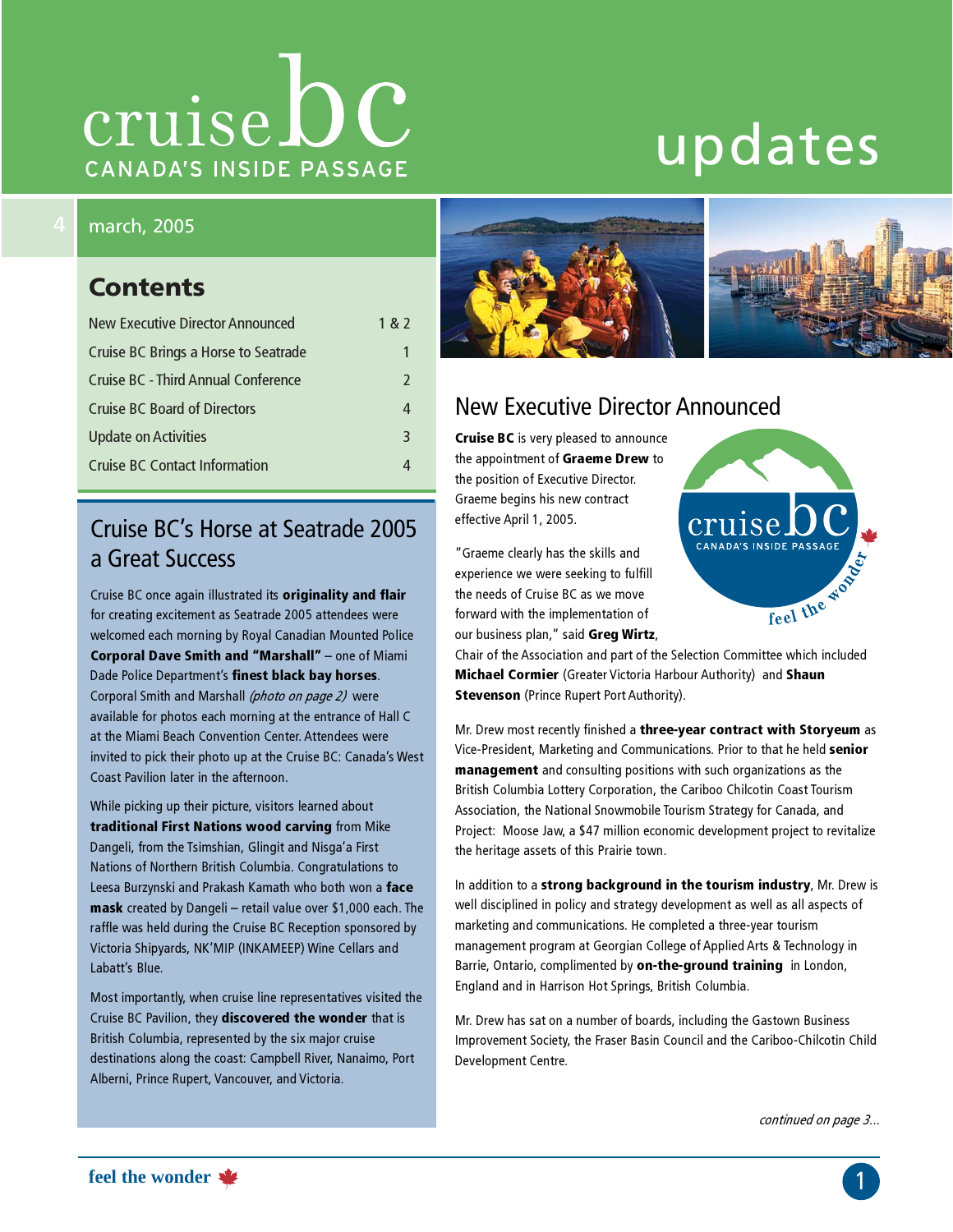



![](_page_1_Picture_2.jpeg)

## Port Alberni Hosts Cruise BC Conference

The Third Annual Cruise BC Conference will take place in Port Alberni, April 14 - 15, 2005. The conference gives stakeholders of British Columbia's cruise industry a chance to gather to discuss issues such as marketing, community capacity development and operational and logistic planning. Keynote speakers include Captain John Cox of Maritime Strategy International, Stephen Pearce, Vice President of Sales and Marketing for Tourism Vancouver and Don Foxgord, Vice President, Business Development for Tourism British Columbia.

Evening activities include a Welcoming Reception on the evening of the 14th at the **Alberni Valley Museum** and on the 15th, quests will be treated to a traditional First Nations salmon dinner followed by the Hucapaseth First Nations dancers.

Port Alberni is the most recent partner to join Cruise BC as a "cruiseready" destination. Feasibility studies commissioned by the Community Futures Development Corporation and the Alberni Valley Cruise Ship Society indicate that it has great potential as it is the only stop on the western coast of Vancouver Island.

The Cruise BC Conference is **proudly sponsored** by Port Alberni Port Authority, Greater Victoria Harbour Authority, Nanaimo Port Authority, Vancouver Port Authority and Campbell River Port of Call. Support is provided by Batstar Adventure Tours, McLean Mill, the Alberni Valley Museum and the Hucapaseth First Nations.

For information on the Third Annual Cruise BC Conference, please visit: www.cruisebc.ca or call Jane McIvor at the administration office (604-633-9022).

2005 Seatrade Cruise Shipping Convention, Miami

# Economic Impact Models Developed for Cruise BC Ports

Cruise BC has commissioned BREA, Business Research and Economic Advisors, to create a cruise sector economic impact model. The model has been designed to develop estimates of the direct and indirect economic impacts in the Province of British Columbia generated by cruises originating or calling at BC ports. Estimates will be generated for scenarios ranging from one cruise call to all cruise calls for an entire cruise season.

The initiative by Cruise BC was identified as part of its three-year business plan which called for the need to establish benchmark criteria to monitor successes.

The model will include survey-based data for passengers, crew and the cruise lines and economic multipliers for the BC Province. The model's output is in the form of a report which describes the impact of all of BC's major cruise ports.

![](_page_1_Picture_14.jpeg)

![](_page_1_Picture_15.jpeg)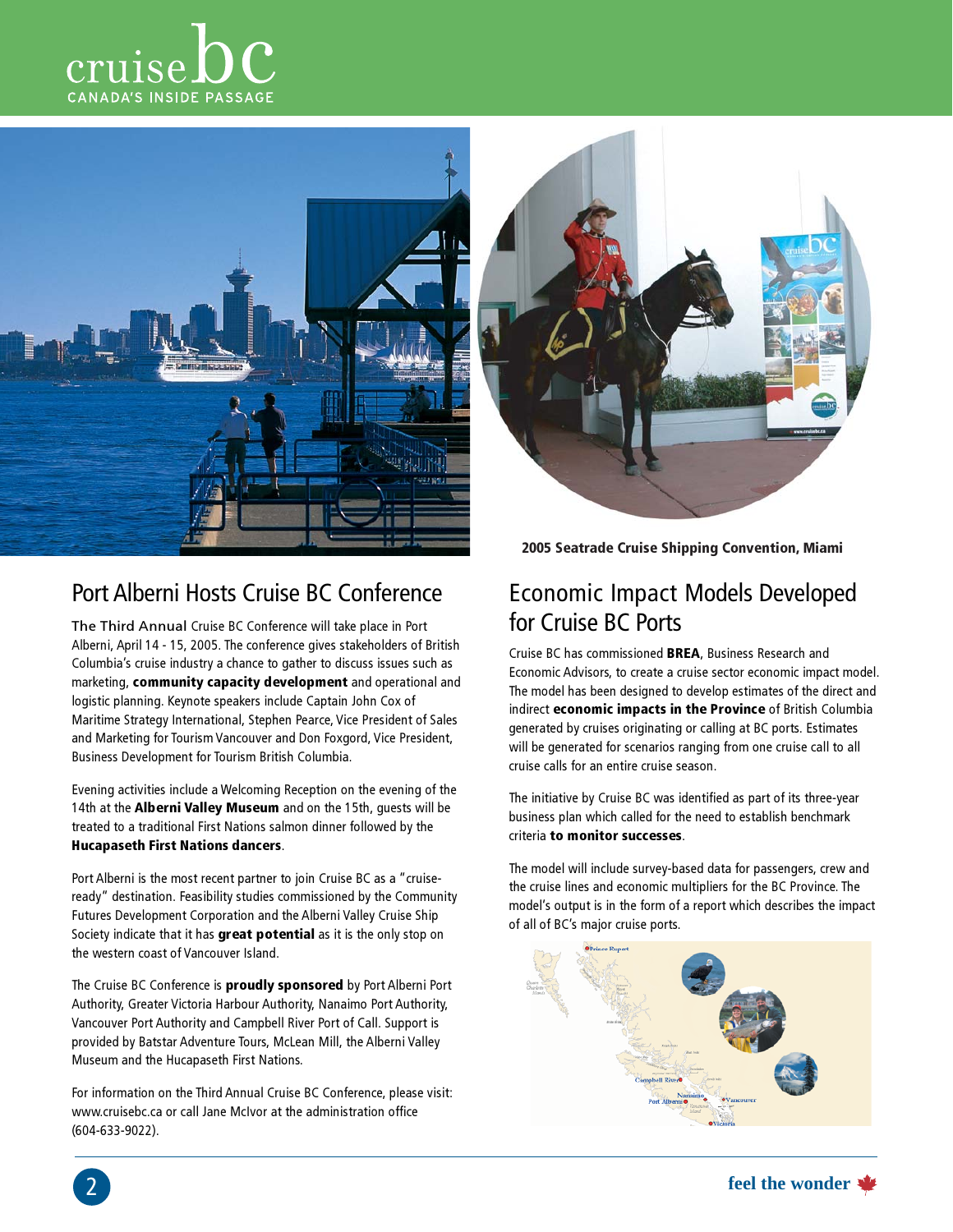# updates

![](_page_2_Picture_1.jpeg)

## Cruise BC Activities: a Busy Year Ahead

As Graeme Drew settles into his new role as Executive Director of Cruise BC, he will be focussing on initiatives identified through the planning and development of the Association's three-year business plan. To further the three-fold mandate of building demand, enhancing supply and providing leadership, the following activities will be pursued over the coming year.

- Cruise BC Annual Conference: This will be one of the first opportunities for Mr. Drew to be introduced to local and regional stakeholders in BC's cruise industry. The conference provides insight and facilitates discussion and cooperation amongst local representatives.
- Cruise-a-thon Seattle: Cruise BC will be on-hand to distribute information about all six major cruise destinations in British Columbia. The event takes place in Seattle in June.
- Co-operative Marketing Initiatives: In working closely with cruise lines and tourism destination partners in British Columbia, Cruise BC is spearheading co-operative marketing projects that aim to increase awareness of the BC market.
- Joint Sales Calls: Following up on last year's success, Cruise BC partners will again be meeting with cruise line representatives, providing detailed information to assist with itinerary planning and destination marketing.
- Detailed Port Profiler: Cruise BC is developing a more detailed look at each destination in a creative and unique publication that builds on its first Port Profiler.
- Site Inspection Trips: To assist cruise lines in becoming more familiar with the unique features of the West Coast and Canada's Inside Passage, special FAM tours will be arranged for cruise line personnel involved in itinerary planning, operations and marketing.
- Passenger Survey: In a joint effort with other cruise industry organizations, Cruise BC will participate in research that will provide insight into the demographics and satisfaction of the cruise customer.
- Seatrade 2006: It's never too early to begin planning for the next major event for the cruise industry. Cruise BC will be expanding on its presence at the Convention by developing new and creative ways to reach cruise industry stakeholders.
- Travel Trade / Media Displays: Cruise BC will be represented at events such as Canadian Tourism Commission's Media Marketplace, Rendezvous Canada and Canada's West Marketplace.

### Executive Director Announced (Cont'd)

"Graeme has a proven track record of successful management and leadership initiatives," said Michael Cormier. "The partners of Cruise BC and myself are very pleased to welcome him to the Association."

For his part, Graeme looks forward to working with the board and committee members and to bringing a new perspective to the vision of Cruise BC. "I was very honoured to have been selected by Cruise BC," said Mr. Drew. "The cruise industry in British Columbia is an exciting and vibrant industry that poses many opportunities and challenges. I'm eager to take on the task."